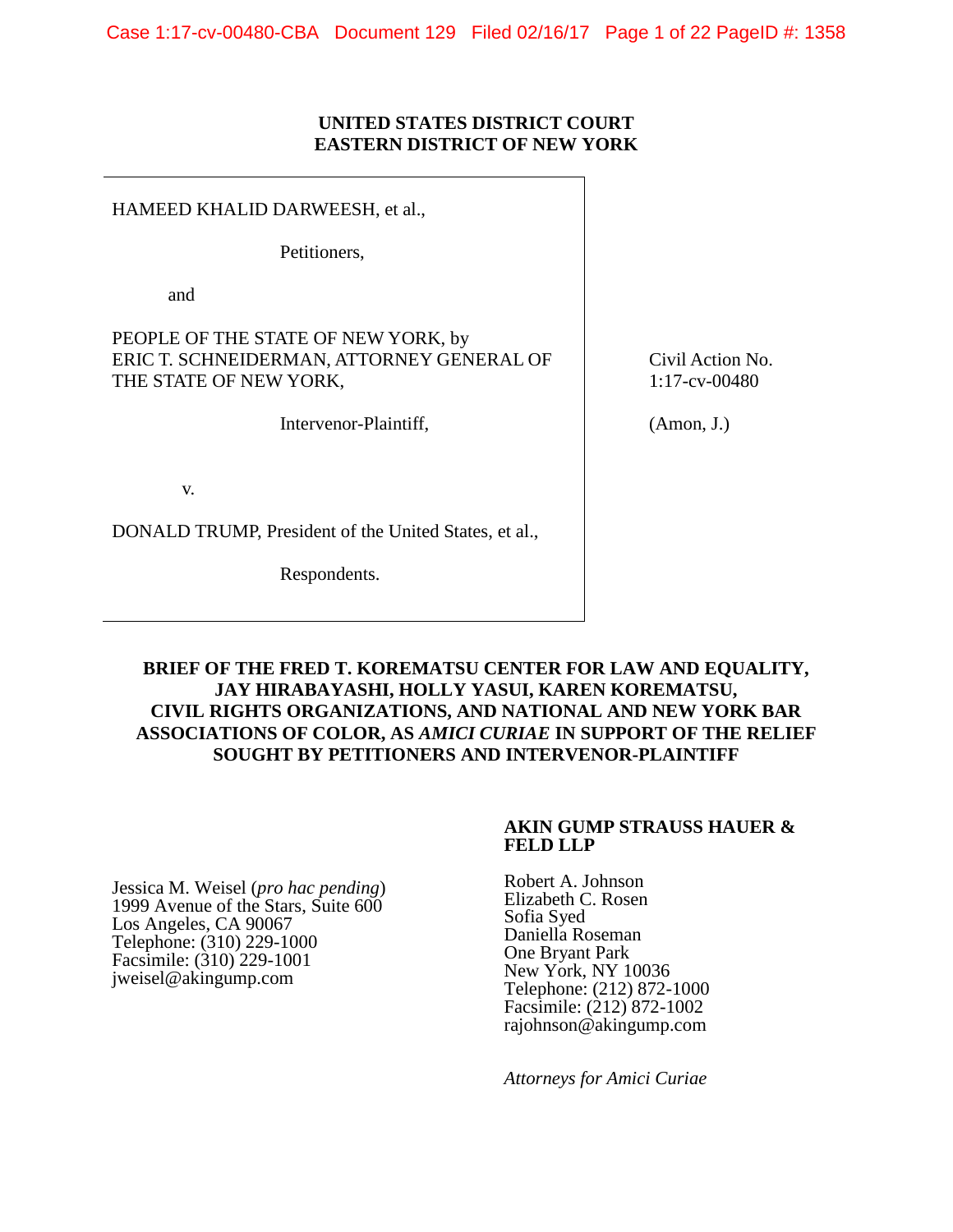## **TABLE OF CONTENTS**

## **Page**

| THE "PLENARY POWER" DOCTRINE ORIGINATED FROM                                                                                                                |
|-------------------------------------------------------------------------------------------------------------------------------------------------------------|
| H.<br>KOREMATSU STANDS AS A STARK REMINDER OF THE NEED<br>FOR VIGILANT JUDICIAL REVIEW OF GOVERNMENTAL ACTION<br>TARGETING DISFAVORED GROUPS IN THE NAME OF |
|                                                                                                                                                             |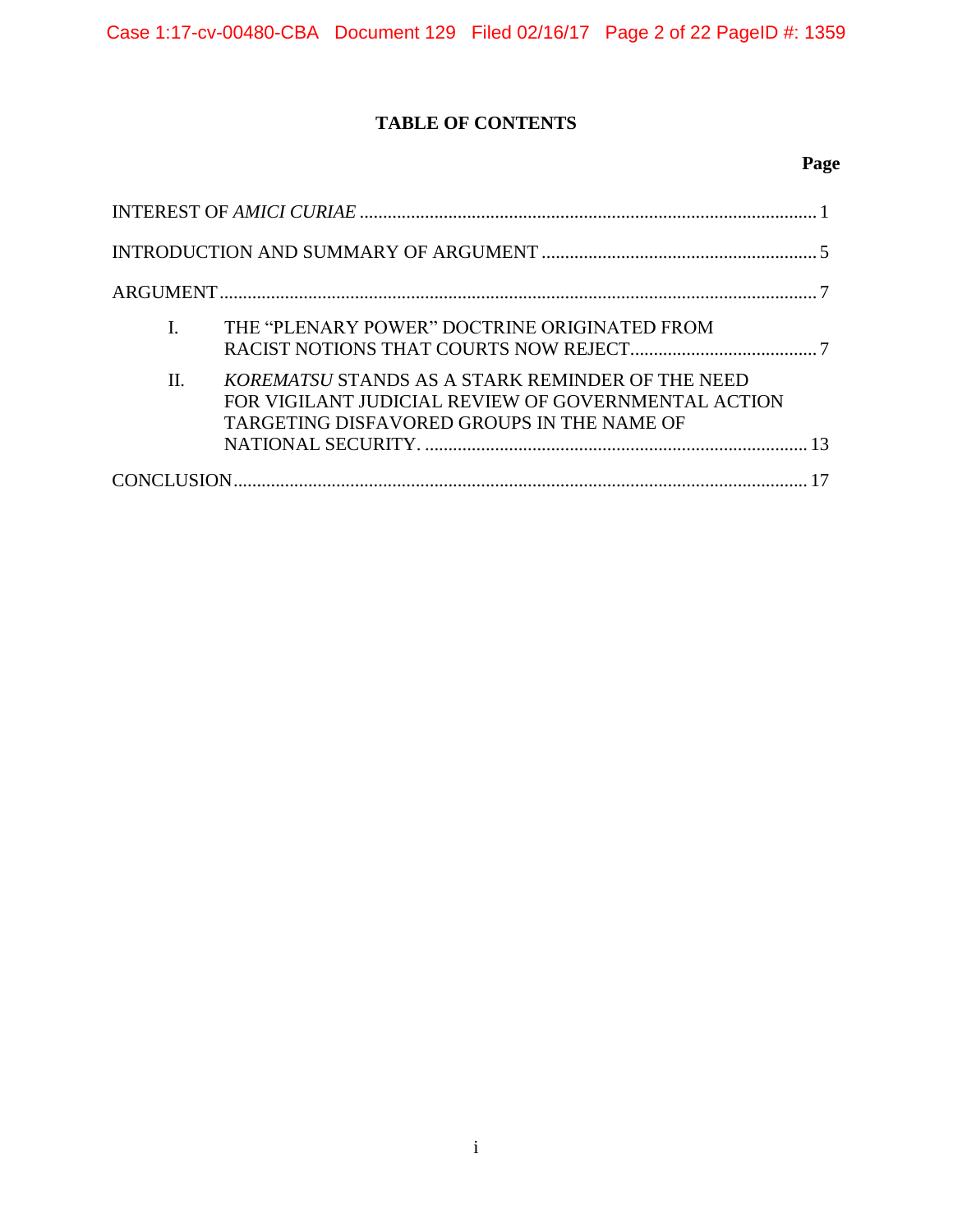# **TABLE OF AUTHORITIES**

## Page(s)

## **Cases**

| Aziz v. Trump,                              |
|---------------------------------------------|
| Chae Chan Ping v. United States,            |
| Fong Yue Ting v. United States,             |
| Harisiades v. Shaughnessy,                  |
| Hirabayashi v. United States,               |
| Hirabayashi v. United States,               |
| Kerry v. Din,                               |
| Kleindienst v. Mandel,                      |
| Korematsu v. United States,                 |
| Korematsu v. United States,                 |
| Landon v. Plasencia,                        |
| Plessy v. Ferguson,                         |
| Reno v. Flores,                             |
| Shaughnessy v. United States ex rel. Mezei, |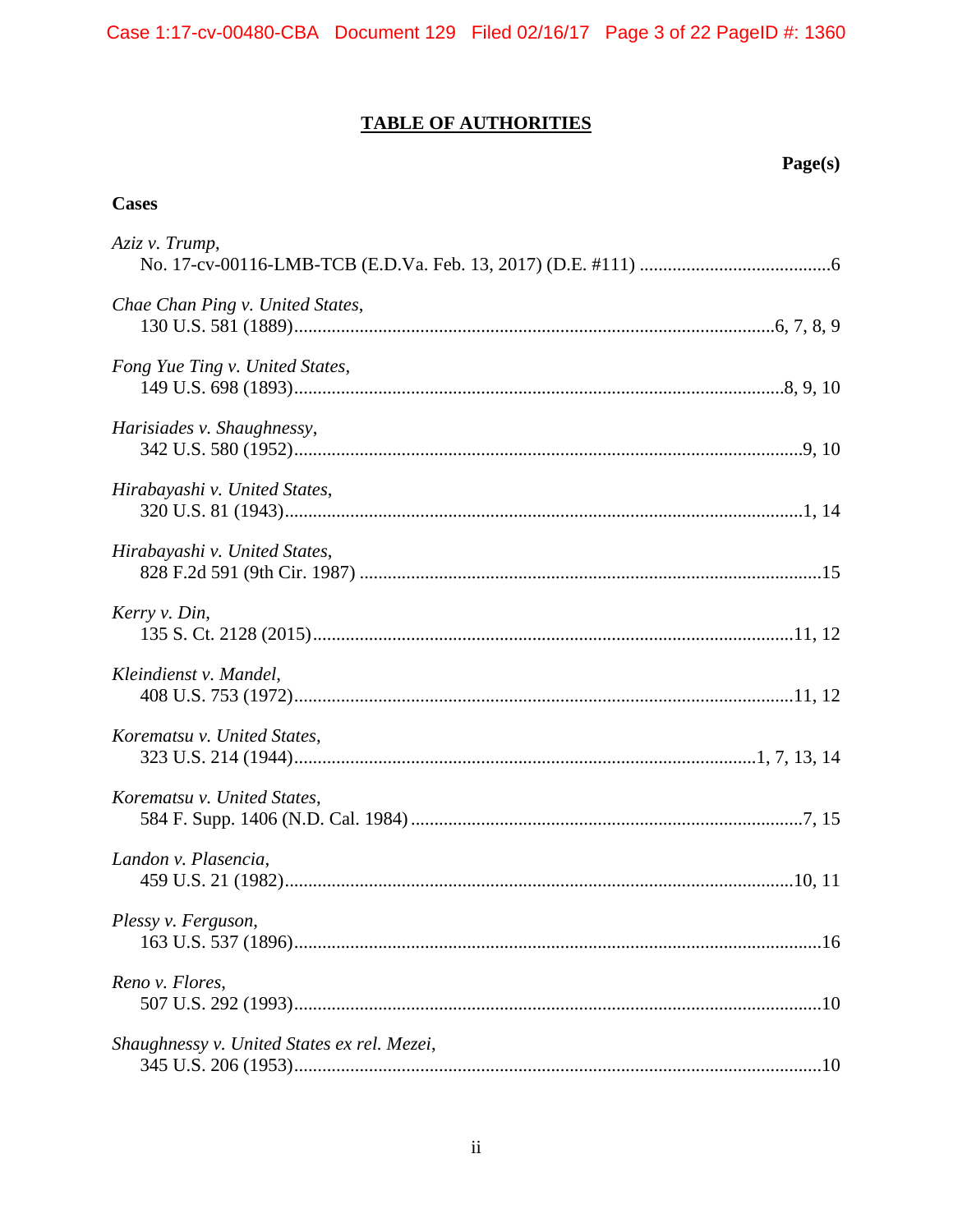| State of Wash. v. Trump,                                                                                                                                                                                                             |  |
|--------------------------------------------------------------------------------------------------------------------------------------------------------------------------------------------------------------------------------------|--|
| Yasui v. United States,                                                                                                                                                                                                              |  |
| Yasui v. United States,                                                                                                                                                                                                              |  |
| Zadvydas v. Davis,                                                                                                                                                                                                                   |  |
| <b>Other Authorities</b>                                                                                                                                                                                                             |  |
| Executive Order No. 13,769, "Protecting the Nation from Foreign Terrorist Entry                                                                                                                                                      |  |
| Executive Order No. 9066, "Authorizing the Secretary of War to Prescribe                                                                                                                                                             |  |
|                                                                                                                                                                                                                                      |  |
| Katyal, Neal K., The Solicitor General and Confession of Error, 81 FORDHAM L.                                                                                                                                                        |  |
| Paulsen, Michael Stokes, Symposium: The Changing Laws of War: Do We Need a<br>New Legal Regime After September 11?: The Constitution of Necessity, 79                                                                                |  |
| Saito, Natsu Taylor, The Enduring Effect of the Chinese Exclusion Cases: The<br>Plenary Power Justification for On-Going Abuses of Human Rights, 10 ASIAN                                                                            |  |
| United States Department of Justice, Confession of Error: The Solicitor General's<br>Mistakes During the Japanese-American Internment Cases (May 20, 2011),<br>https://www.justice.gov/opa/blog/confession-error-solicitor-generals- |  |
|                                                                                                                                                                                                                                      |  |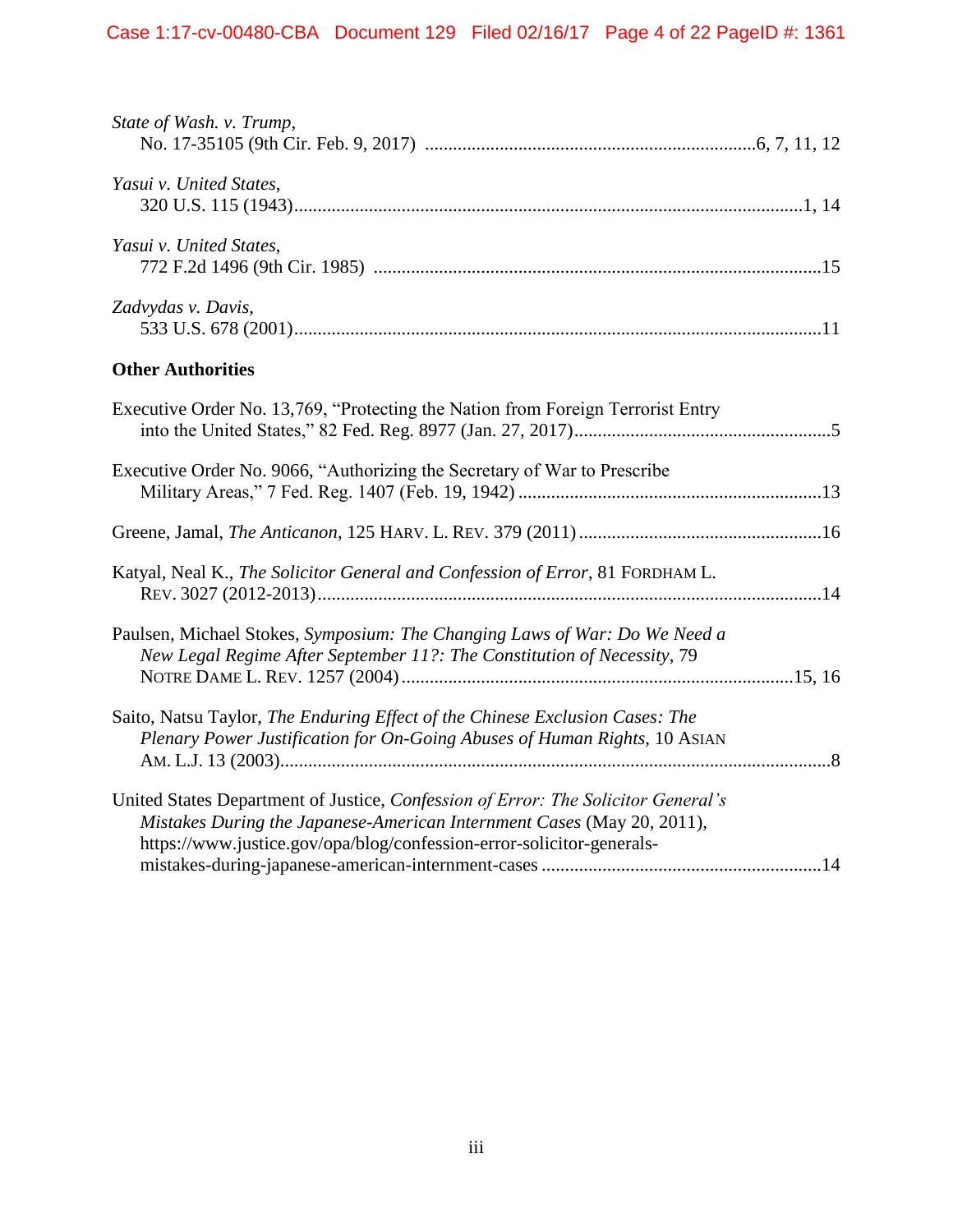### **INTEREST OF** *AMICI CURIAE*

<span id="page-4-0"></span>The Fred T. Korematsu Center for Law and Equality ("Korematsu Center") is a non-profit organization based at the Seattle University School of Law. The Korematsu Center works to advance justice through research, advocacy, and education. Inspired by the legacy of Fred Korematsu, who defied military orders during World War II that ultimately led to the unlawful incarceration of 110,000 Japanese Americans, the Korematsu Center works to advance social justice for all. The Korematsu Center does not, in this brief or otherwise, represent the official views of Seattle University.

The Korematsu Center has a special interest in addressing government action targeted at classes of persons based on race, nationality, or religion. Drawing on its experience and expertise, the Korematsu Center seeks to ensure that courts understand the historical—and, at times, profoundly unjust—underpinnings of arguments asserted to support the exercise of such unchecked executive power. $<sup>1</sup>$ </sup>

<span id="page-4-2"></span><span id="page-4-1"></span>Jay Hirabayashi, Holly Yasui, and Karen Korematsu are children of three Japanese Americans who challenged the government's racial curfew and detention programs in the United States Supreme Court during World War II: Gordon Hirabayashi (*see Hirabayashi v. United States*, 320 U.S. 81 (1943)); Minoru Yasui (*see Yasui v. United States*, 320 U.S. 115 (1943)); and Fred Korematsu (*see Korematsu v. United States*, 323 U.S. 214 (1944)). Their interest is in reminding this Court of the legacy those judicial decisions had on their generation and will have on future generations, and the impact of judicial decisions that fail to protect men, women, and children belonging to disfavored groups in the name of national security. Guilt, loyalty, and threat are individual attributes. When these attributes are imputed to racial, religious, or national

 $\overline{a}$ 

<sup>&</sup>lt;sup>1</sup> *Amici curiae* file this brief pursuant to the Court's February 13, 2017 docket order granting their motion for leave to file.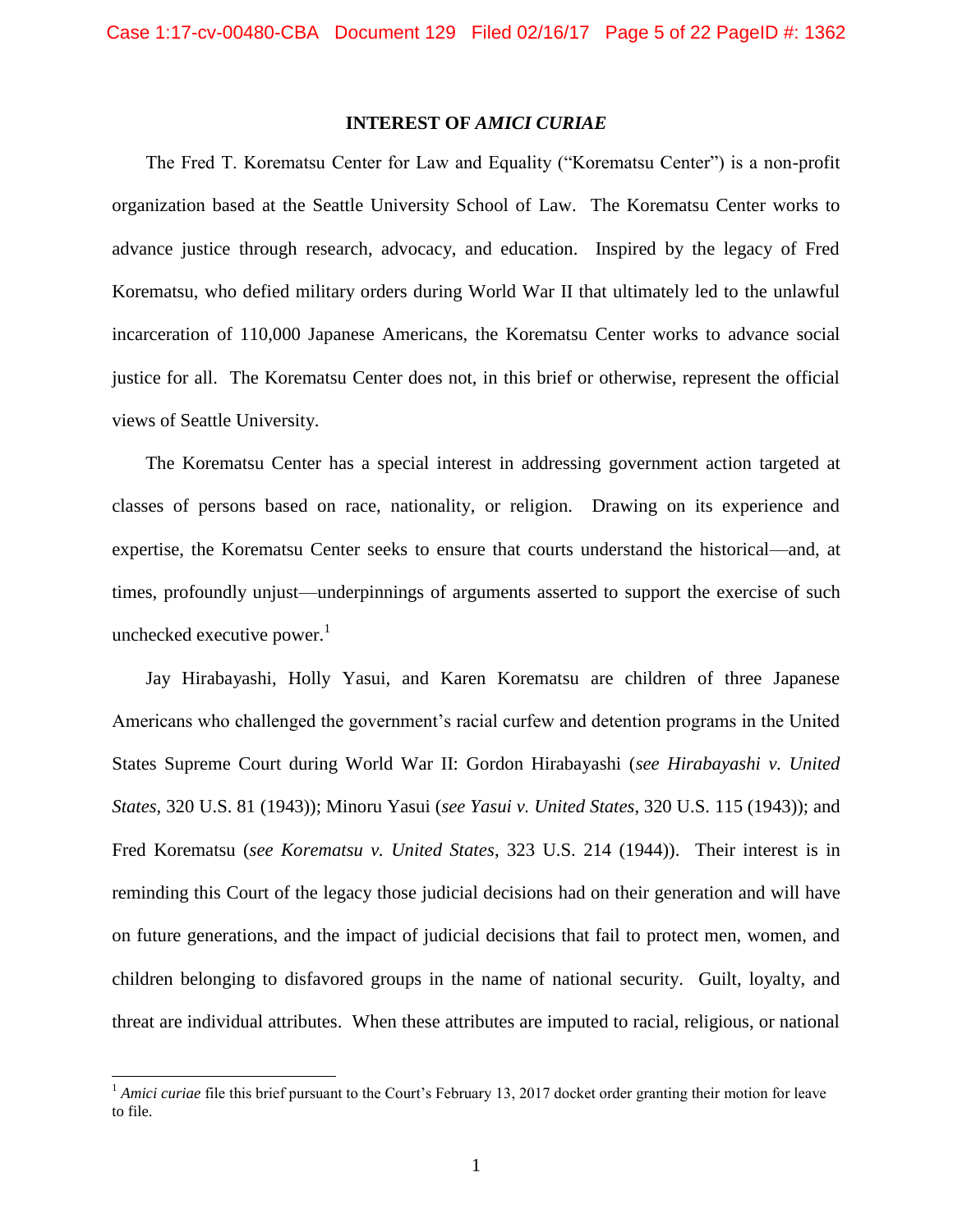origin groups, courts play a crucial role in ensuring that there is a legitimate basis. Disaster has occurred when courts have refused to play this role.

During World War II, Gordon Hirabayashi, Minoru Yasui, and Fred Korematsu stood largely alone. Here, their children are gratified to have such a broad coalition standing with them, and together, standing with those communities and individuals most directly harmed by the Executive Order:

Asian Americans Advancing Justice ("Advancing Justice") is the national affiliation of five nonprofit, nonpartisan civil rights organizations: Asian Americans Advancing Justice – AAJC, Asian Americans Advancing Justice – Asian Law Caucus, Asian Americans Advancing Justice – Atlanta, Asian Americans Advancing Justice – Chicago, and Asian Americans Advancing Justice – Los Angeles. Members of Advancing Justice routinely file *amicus curiae* briefs in cases in this Court and other courts. Through direct services, impact litigation, policy advocacy, leadership development, and capacity building, the Advancing Justice affiliates advocate for marginalized members of the Asian American, Native Hawaiian, Pacific Islander and other underserved communities, including immigrant members of those communities.

The Asian American Bar Association of New York ("AABANY") was formed in 1989 as a not-for-profit corporation to represent the interests of New York Asian-American attorneys, judges, law professors, legal professionals, legal assistants, paralegals, and law students. The mission of AABANY is to improve the study and practice of law, and the fair administration of justice for all by ensuring the meaningful participation of Asian Americans in the legal profession.

The Asian American Legal Defense and Education Fund ("AALDEF"), founded in 1974, is a national organization that protects and promotes the civil rights of Asian Americans. By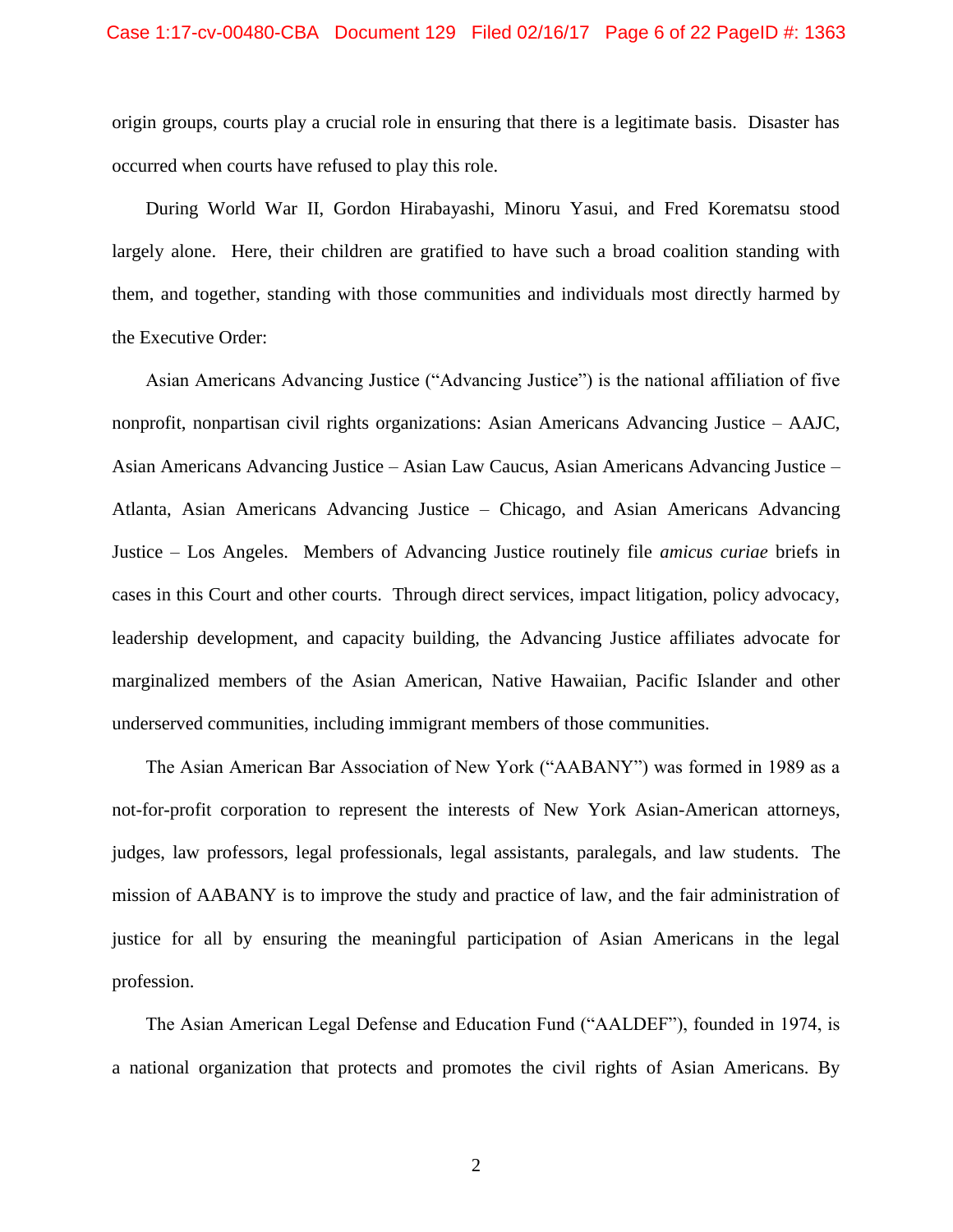#### Case 1:17-cv-00480-CBA Document 129 Filed 02/16/17 Page 7 of 22 PageID #: 1364

combining litigation, advocacy, education, and organizing, AALDEF works with Asian American communities across the country to secure human rights for all. The President's Executive Order No. 13,769, which would curtail the rights of immigrants to be free from discrimination because of their race, national origin, or religion, raises issues central to AALDEF's mission. In 1982, AALDEF testified before the U.S. Commission on Wartime Relocation and Internment of Civilians, in support of reparations for Japanese Americans forcibly relocated and imprisoned in camps during World War II. After 9/11, we represented more than 800 individuals from Muslim-majority countries who were called in to report to immigration authorities under the Special Registration ("NSEERS") program. AALDEF is currently providing community education and legal counseling to Asian Americans affected by the challenged Executive Order.

The membership of *amicus curiae* the Hispanic National Bar Association ("HNBA") is comprised of thousands of Latino lawyers, law professors, law students, legal professionals, state and federal judges, legislators, and bar affiliates across the country. The HNBA supports Hispanic legal professionals and is committed to advocacy on issues of importance to the 53 million people of Hispanic heritage living in the United States. The HNBA regularly participates as *amicus curiae* in cases concerning immigration and the protection of refugees.

LatinoJustice PRLDEF, Inc. ("LatinoJustice") is a national not-for-profit civil rights legal defense fund that has defended the constitutional rights and equal protection of all Latinos under the law. LatinoJustice's continuing mission is to promote the civic participation of the greater pan-Latino community in the United States, to cultivate Latino community leaders, and to engage in and support law reform litigation across the country addressing criminal justice, education, employment, fair housing, immigrants' rights, language rights, redistricting, and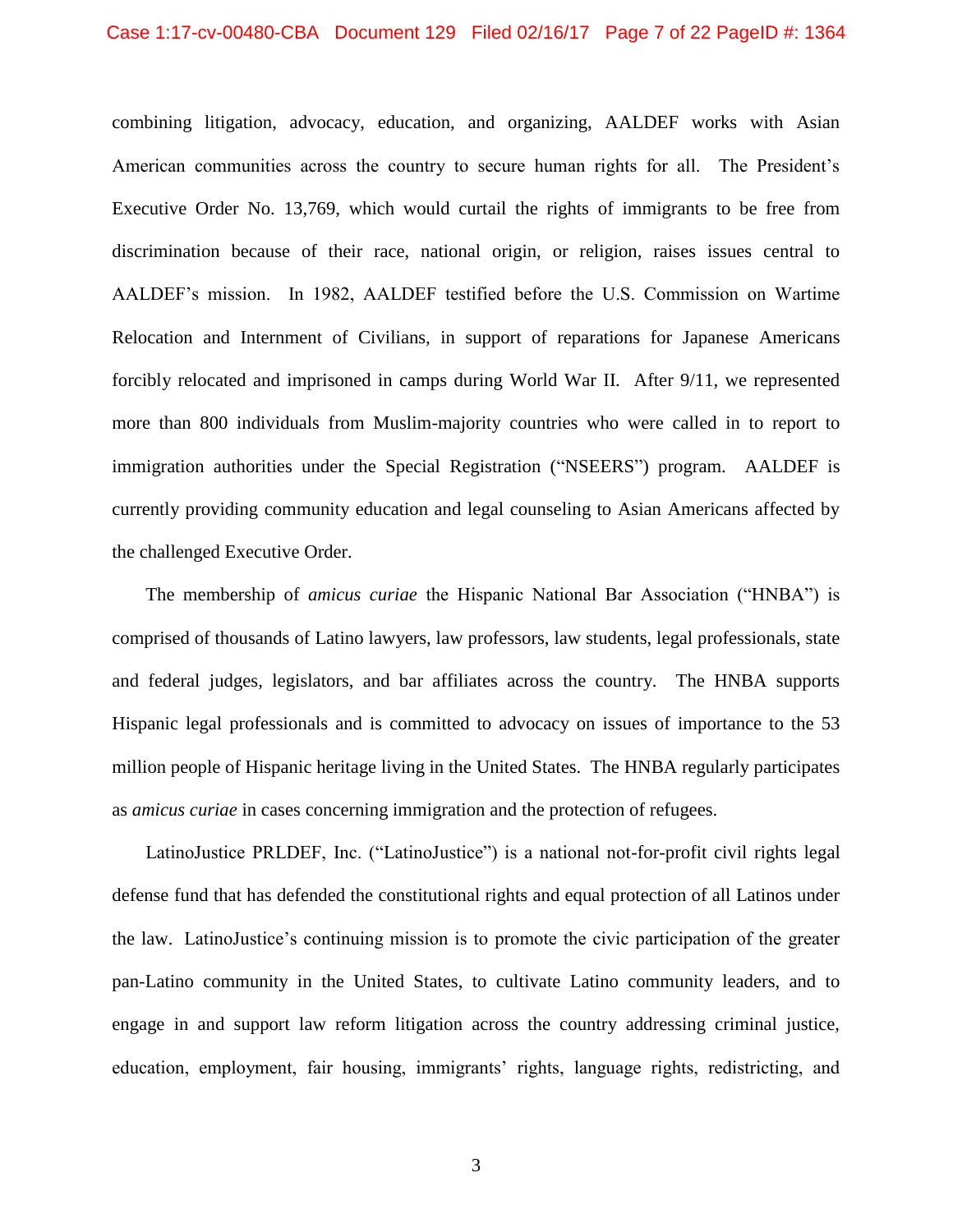#### Case 1:17-cv-00480-CBA Document 129 Filed 02/16/17 Page 8 of 22 PageID #: 1365

voting rights. During its 45-year history, LatinoJustice has litigated numerous cases in both state and federal courts challenging multiple forms of racial discrimination by government actors including law enforcement practices that illegally target racial groups based upon their race, natural origin and immigration status.

The National Asian Pacific American Bar Association ("NAPABA") is the national association of Asian Pacific American attorneys, judges, law professors, and law students, representing the interests of over seventy-five state and local Asian Pacific American bar associations and nearly 50,000 attorneys who work in solo practices, large firms, corporations, legal services organizations, nonprofit organizations, law schools, and government agencies. Since its inception in 1988, NAPABA has served as the national voice for Asian Pacific Americans in the legal profession and has promoted justice, equity, and opportunity for Asian Pacific Americans. In furtherance of its mission, NAPABA opposes discrimination, including on the basis of race, religion, and national origin, and promotes the equitable treatment of all under the law.

The National Bar Association ("NBA") is the largest and oldest association of predominantly African-American attorneys and judges in the United States. The NBA was founded in 1925 when there were only 1,000 African-American attorneys in the entire country and when other national bar associations, such as the American Bar Association, did not admit African-American attorneys. Throughout its history, the NBA consistently has advocated on behalf of African Americans and other minority populations regarding issues affecting the legal profession. The NBA represents approximately 66,000 lawyers, judges, law professors, and law students, and it has over eighty affiliate chapters throughout the world.

4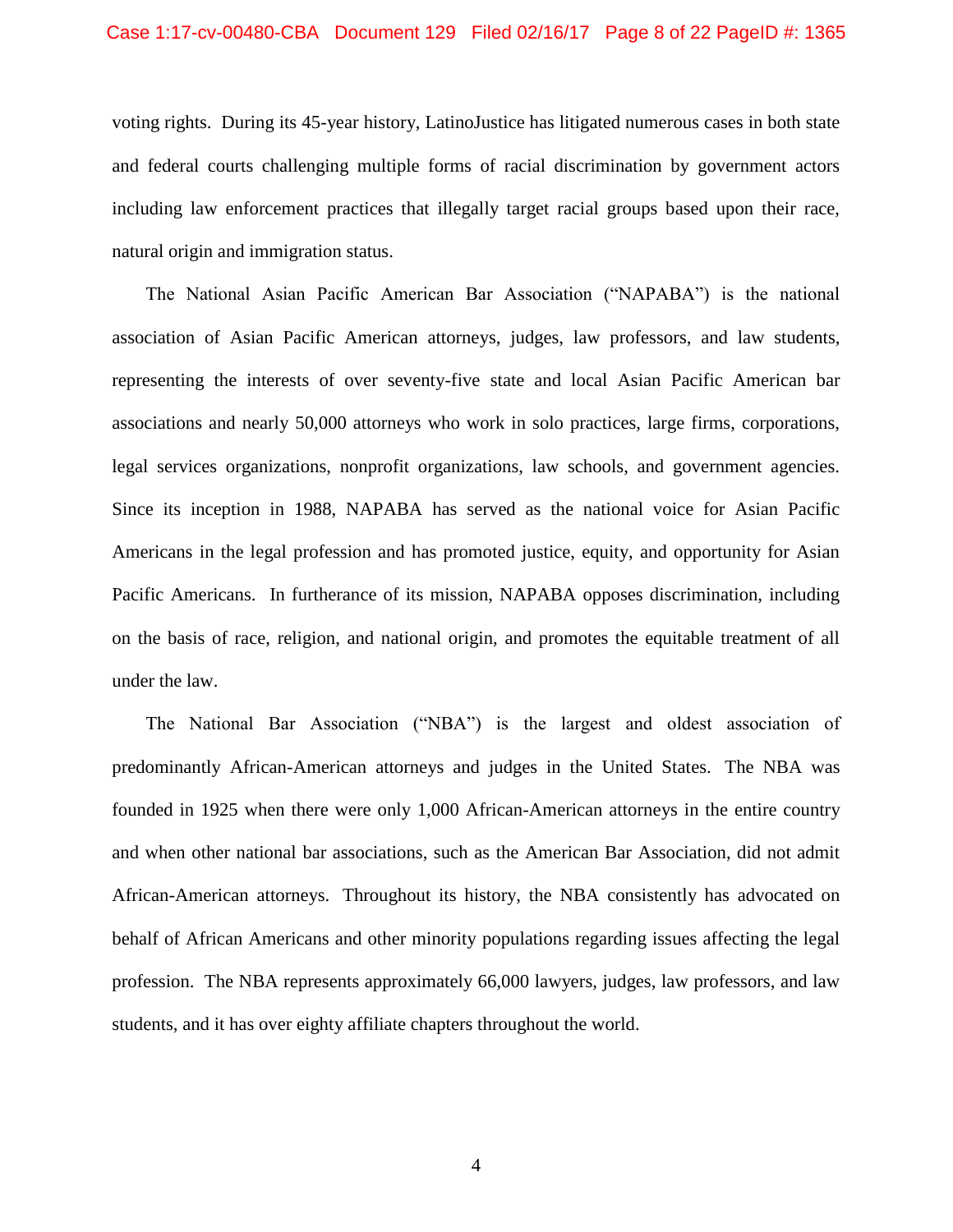#### Case 1:17-cv-00480-CBA Document 129 Filed 02/16/17 Page 9 of 22 PageID #: 1366

The National Native American Bar Association's ("NNABA") core mission is advancing justice for Native Americans, Native Hawaiians and Alaska Natives, communities which have survived injustice in the American legal system for hundreds of years, often as a result of unchecked power and institutionalized discrimination. NNABA believes justice for all Americans is advanced when, as here, citizens stand together to examine the fairness of the actions of our institutions.

The South Asian Bar Association of North America ("SABA") is the umbrella organization for 26 regional bar associations in North America representing the interests of over 6,000 attorneys of South Asian descent. SABA provides a vital link for the South Asian community to the law and the legal system. Within the United States, SABA takes an active interest in the legal rights of South Asian and other minority communities. Members of SABA include immigration lawyers and others who represent persons that have been and will be affected by the Executive Order.

#### <span id="page-8-1"></span>**INTRODUCTION AND SUMMARY OF ARGUMENT**

<span id="page-8-0"></span>History has taught us the risk of everlasting stains to this Nation's constitutional fabric when the Judiciary turns a blind eye to broad-scale governmental actions targeting particular racial, ethnic, or religious groups. Notwithstanding that history, the federal government maintains that this Court should defer to the Executive's determinations with regard to Executive Order No. 13,769, entitled "Protecting the Nation from Foreign Terrorist Entry into the United States," 82 Fed. Reg. 8977 (Jan. 27, 2017) ("Executive Order"). Respondents' Memorandum of Law In Support of Motion to Dismiss the Petition, and In Opposition to Petitioners' Motion for a Stay (D.E. #66-1), at 15-16. In other cases pertaining to the Executive Order, the federal government has even argued that the President has "unreviewable authority" to suspend the admission of "any class of aliens." Emergency Motion Under Circuit Rule 27-3 for Administrative Stay and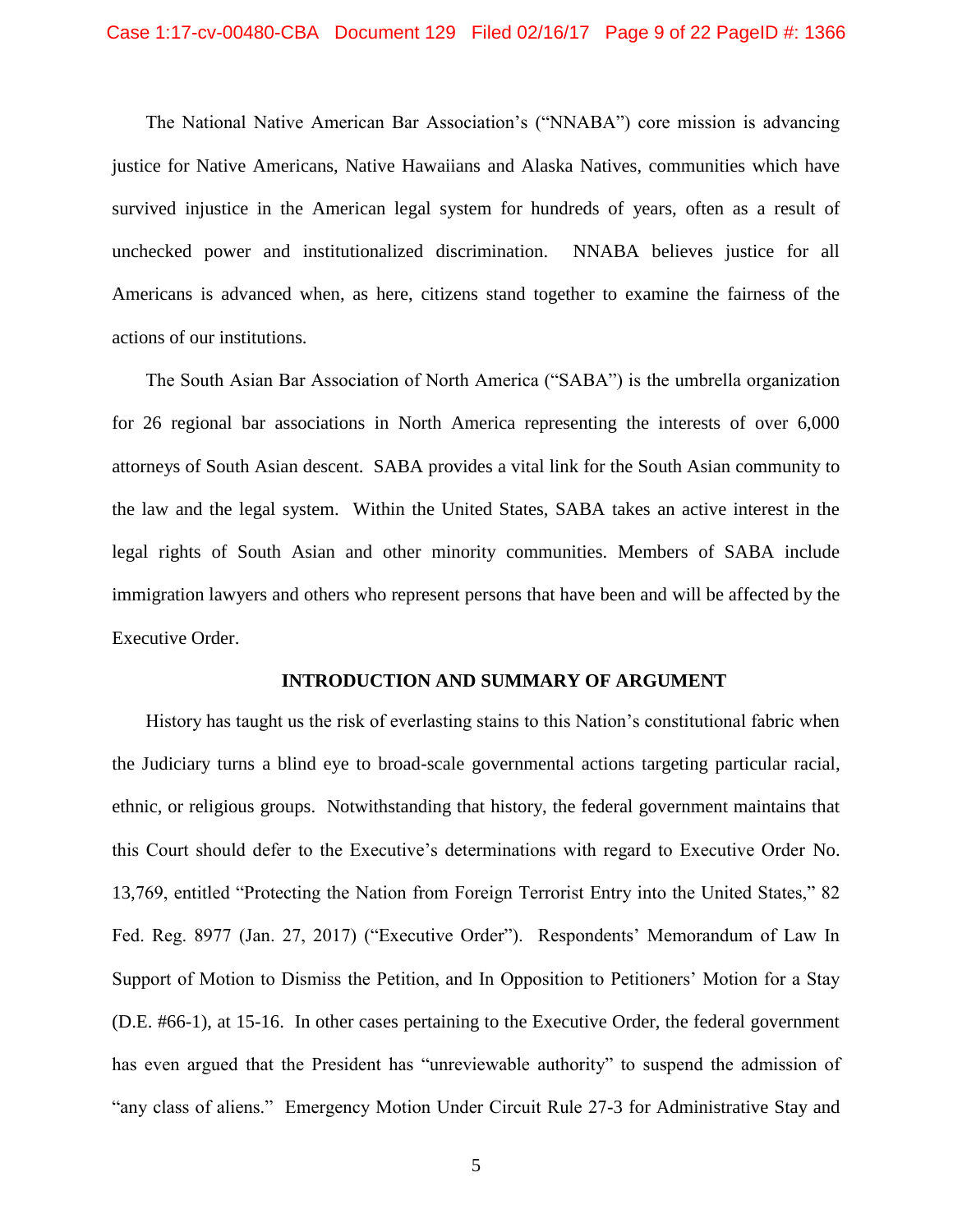#### Case 1:17-cv-00480-CBA Document 129 Filed 02/16/17 Page 10 of 22 PageID #: 1367

Motion for Stay Pending Appeal at 2, *State of Wash. v. Trump*, No. 17-35105 (9th Cir. Feb. 4, 2017). Two courts have emphatically rejected that proposition. *See State of Wash. v. Trump*, No. 17-35105, slip op. at 13-18 (9th Cir. Feb. 9, 2017); *Aziz v. Trump*, No. 17-cv-00116-LMB-TCB (E.D.Va. Feb. 13, 2017) (D.E. #111), slip op. at 10-12.

In support of its sweeping contention that the Executive Order is immune from judicial review, the federal government has invoked the so-called "plenary power" doctrine—a doctrine whose limited role in modern American jurisprudence cannot bear the weight the government places on it. The plenary power doctrine derives from decisions such as *Chae Chan Ping v. United States*, 130 U.S. 581 (1889) ("*Chinese Exclusion Case*"), that were premised on racist and nativist precepts we now reject. In upholding a law that prohibited Chinese laborers from returning to the United States, the *Chinese Exclusion Case* relied on pejorative stereotypes to eschew judicial scrutiny.

Hearkening back to dissents from early cases, and informed by contemporary norms and the lessons of history, modern courts have refused to afford complete deference to executive and legislative decisions in the realm of immigration. *Amici* do not dispute that the Executive wields broad discretion with respect to national security considerations, nor do they challenge the Executive's broad discretion to determine whether and in what circumstances particular aliens may be admitted into the United States. But (it should go without saying) that discretion is not without limits: it is bounded by the Constitution, and it is the role of the courts to ensure that such discretion is lawfully exercised.

As the Ninth Circuit recognized in refusing to stay an injunction blocking the Executive Order, judicial review is acutely important where, as here, the challenged action promulgates a broadly-applicable policy—particularly one that targets groups based on characteristics such as

6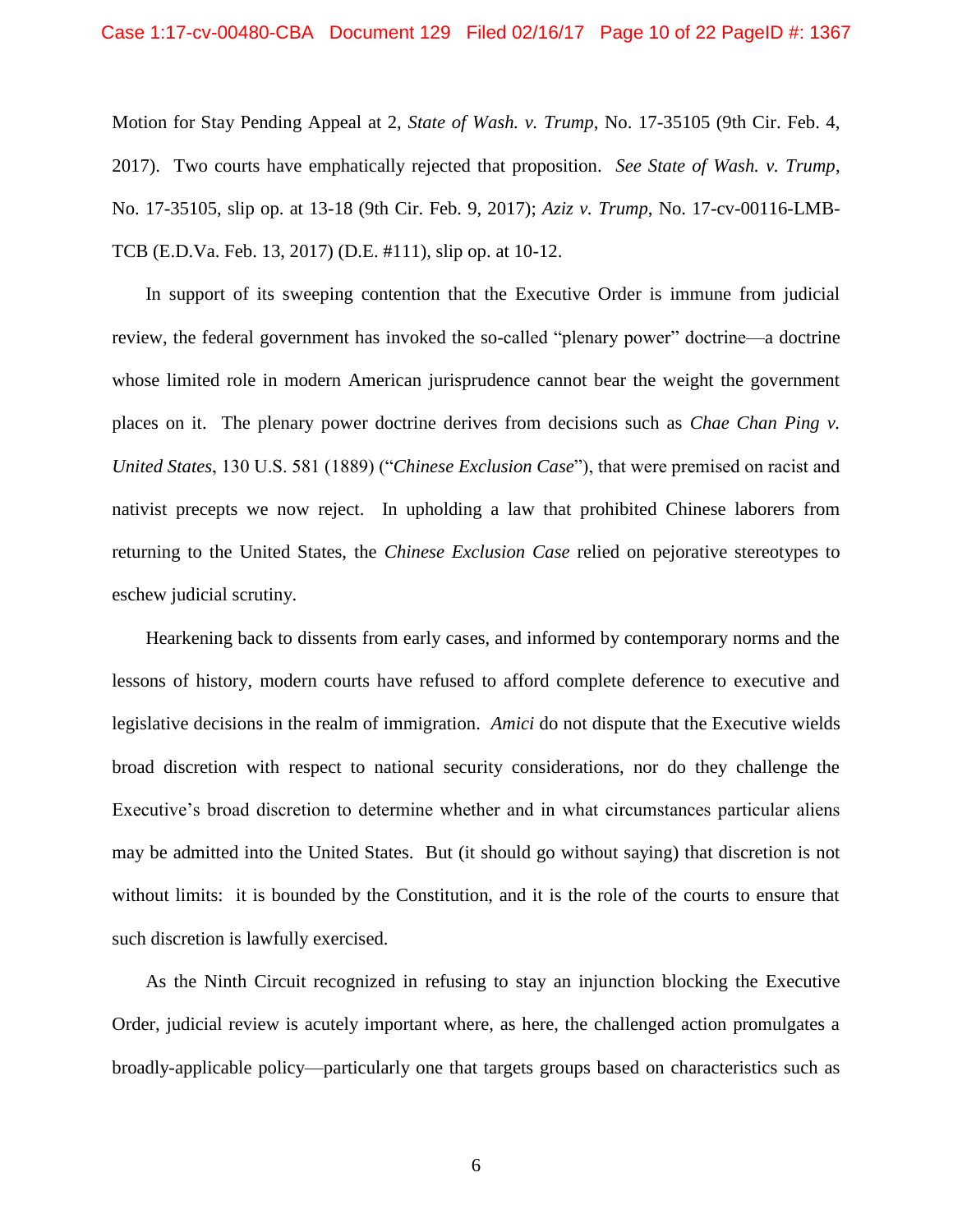#### Case 1:17-cv-00480-CBA Document 129 Filed 02/16/17 Page 11 of 22 PageID #: 1368

race, religion, or national origin. Slip op. at 15-16. Such action, in the name of national security, is all too familiar to the Korematsu Center, which owes its existence to the forced relocation and incarceration during World War II of more than 110,000 men, women, and children of Japanese descent that was challenged—to no avail—in *Korematsu v. United States*, 323 U.S. 214 (1944). Decades later, upon finally vacating Mr. Korematsu's conviction for defying the baseless military order, a federal court observed that the *Korematsu* precedent "stands as a constant caution that in times of war or declared military necessity our institutions must be vigilant in protecting constitutional guarantees"; "national security must not be used to protect governmental actions from close scrutiny and accountability"; and courts "must be prepared to exercise their authority to protect all citizens from the petty fears and prejudices that are so easily aroused." *Korematsu v. United States*, 584 F. Supp. 1406, 1420 (N.D. Cal. 1984).

That caution should be heeded here, and this Court should subject the Executive Order to appropriate judicial scrutiny.

#### **ARGUMENT**

### <span id="page-10-1"></span><span id="page-10-0"></span>**I. THE "PLENARY POWER" DOCTRINE ORIGINATED FROM RACIST NOTIONS THAT COURTS NOW REJECT.**

**1.** To the extent the Supreme Court ever recognized a truly "plenary" power that would preclude judicial review of any constitutional claims (which it has not), that conception is linked to racist attitudes from a past era and has long since fallen out of favor.

In the *Chinese Exclusion Case*, the Court upheld a statute preventing the return of Chinese laborers who had departed the United States prior to its passage. 130 U.S. at 581-582. Describing the reasons underlying the law's enactment, the Court characterized Chinese laborers as "content with the simplest fare, such as would not suffice for our laborers and artisans," and observed that they remained "strangers in the land, residing apart by themselves[,] . . . adhering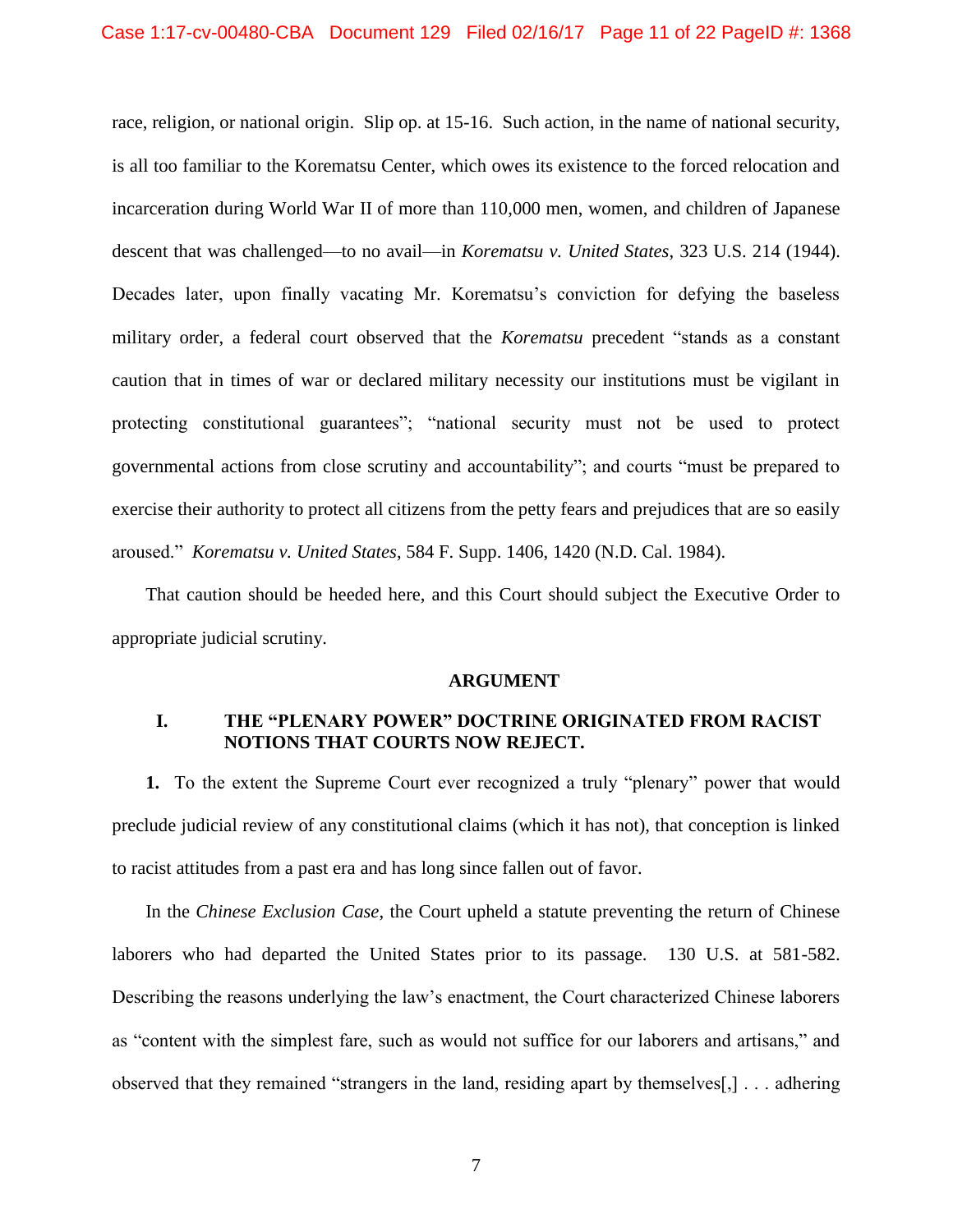#### Case 1:17-cv-00480-CBA Document 129 Filed 02/16/17 Page 12 of 22 PageID #: 1369

to the customs and usages of their own country" and unable "to assimilate with our people." *Id.*  at 595. "The differences of race added greatly to the difficulties of the situation." *Id.* Residents of the West coast, the Court explained, warned of an "Oriental invasion" and "saw or believed they saw . . . great danger that at no distant day [the West] would be overrun by them, unless prompt action was taken to restrict their immigration." *Id.*

<span id="page-11-0"></span>Far from applying a skeptical eye to the law in light of the clear animus motivating its passage, the Court found that "[i]f the government of the United States, through its legislative department, considers the presence of foreigners of a different race in this country, who will not assimilate with us, to be dangerous to its peace and security . . . its determination is conclusive upon the judiciary." *Id.* at 606. *See also* Natsu Taylor Saito, *The Enduring Effect of the Chinese Exclusion Cases: The Plenary Power Justification for On-Going Abuses of Human Rights*, 10 ASIAN AM. L. J. 13, 15 (2003). In reality, the "right of self-preservation" that the Court validated as justification for the government's unbounded power to exclude immigrants was ethnic and racial self-preservation, not the preservation of borders or national security. 130 U.S. at 608; *see id*. at 606 ("It matters not in what form . . . aggression and encroachment come, whether from the foreign nation acting in its national character, or from vast hordes of its people crowding in upon us."). Similar racist and xenophobic attitudes are evident in decisions following the *Chinese Exclusion Case*. *See, e.g.*, *Fong Yue Ting v. United States*, 149 U.S. 698, 729-30 (1893) (upholding requirement that Chinese resident aliens offer "at least one credible white witness" in order to remain in the country); *id.* at 730 (noting Congress's belief that testimony from Chinese witnesses could not be credited because of "the loose notions entertained by the witnesses of the obligation of an oath" (quoting *Chinese Exclusion Case*, 130 U.S. at 598)).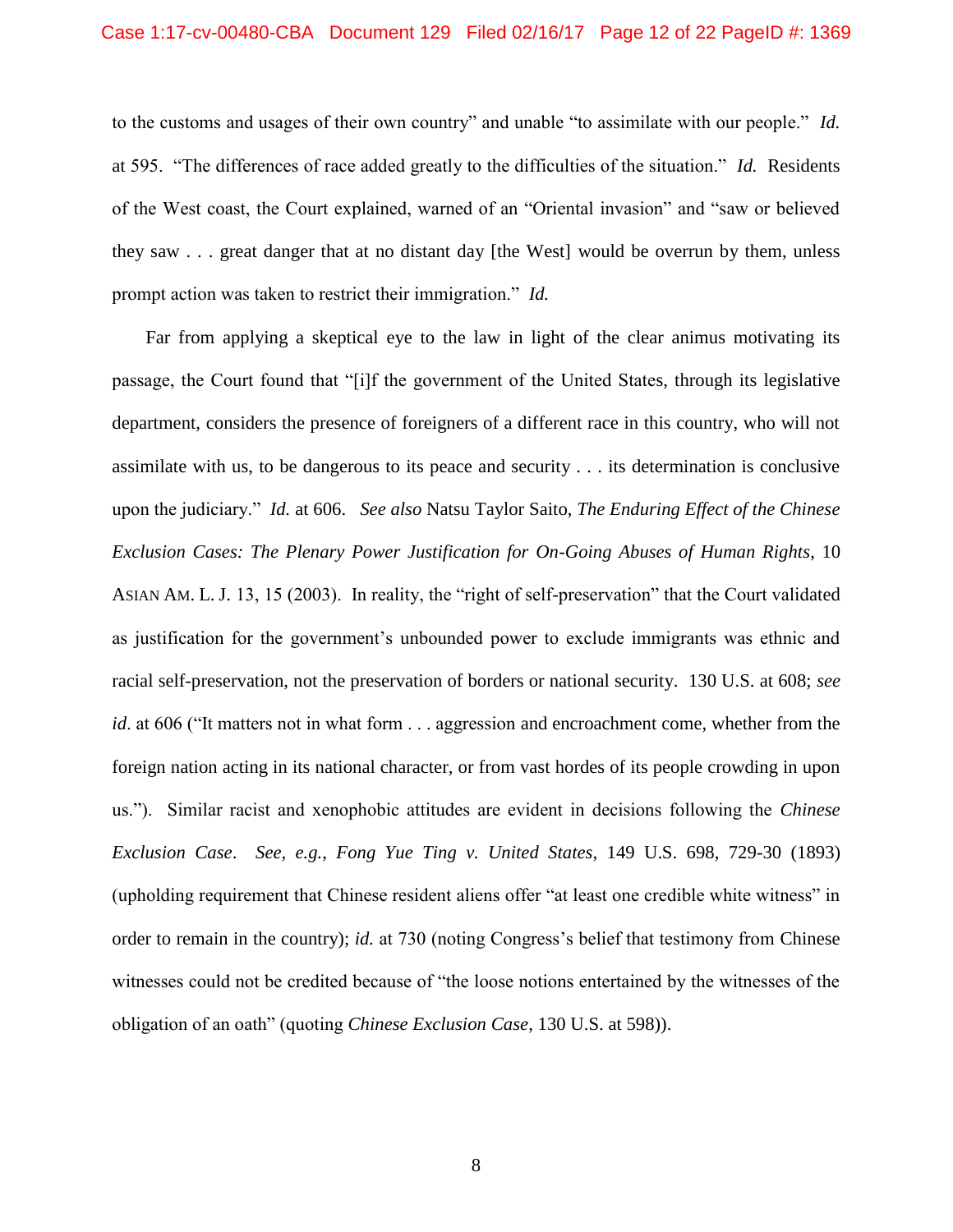**2.** While the Court's early plenary power decisions were undoubtedly influenced by such attitudes now repudiated, the Court nonetheless recognized that the government's sovereign authority is subject to constitutional limitations. *See Chinese Exclusion Case*, 130 U.S. at 604 ("[S]overeign powers[] [are] restricted in their exercise only by the constitution itself and considerations of public policy and justice which control, more or less, the conduct of all civilized nations."). And even in those early years, the Court divided over the reach of the government's plenary power in light of those limitations. *Fong Yue Ting*, which upheld a law requiring Chinese laborers residing in the United States to obtain a special certificate of residence to avoid deportation, generated three dissenting opinions. *See* 149 U.S. at 738 (Brewer, J., dissenting) ("I deny that there is any arbitrary and unrestrained power to banish residents, even resident aliens."); *id.* at 744 (Field, J., dissenting); *id.* at 762 (Fuller, J., dissenting) (similar). Even Justice Field, who authored the Court's opinion in the *Chinese Exclusion Case*, sought to limit the plenary power doctrine's application with regard to alien residents:

As men having our common humanity, they are protected by all the guaranties of the constitution. To hold that they are subject to any different law, or are less protected in any particular, than other persons, is, in my judgment, to ignore the teachings of our history, the practice of our government, and the language of our constitution.

*Id.* at 754 (Fields, J., dissenting).

<span id="page-12-0"></span>Nearly 60 years later, judicial skepticism regarding an unrestrained plenary power persisted—and grew. Dissenting in *Harisiades v. Shaughnessy*, 342 U.S. 580 (1952), which upheld a provision permitting the deportation of resident aliens who were members of the Communist Party, Justice Douglas quoted Justice Brewer's dissent in *Fong Yue Ting*, observing that it "grows in power with the passing years":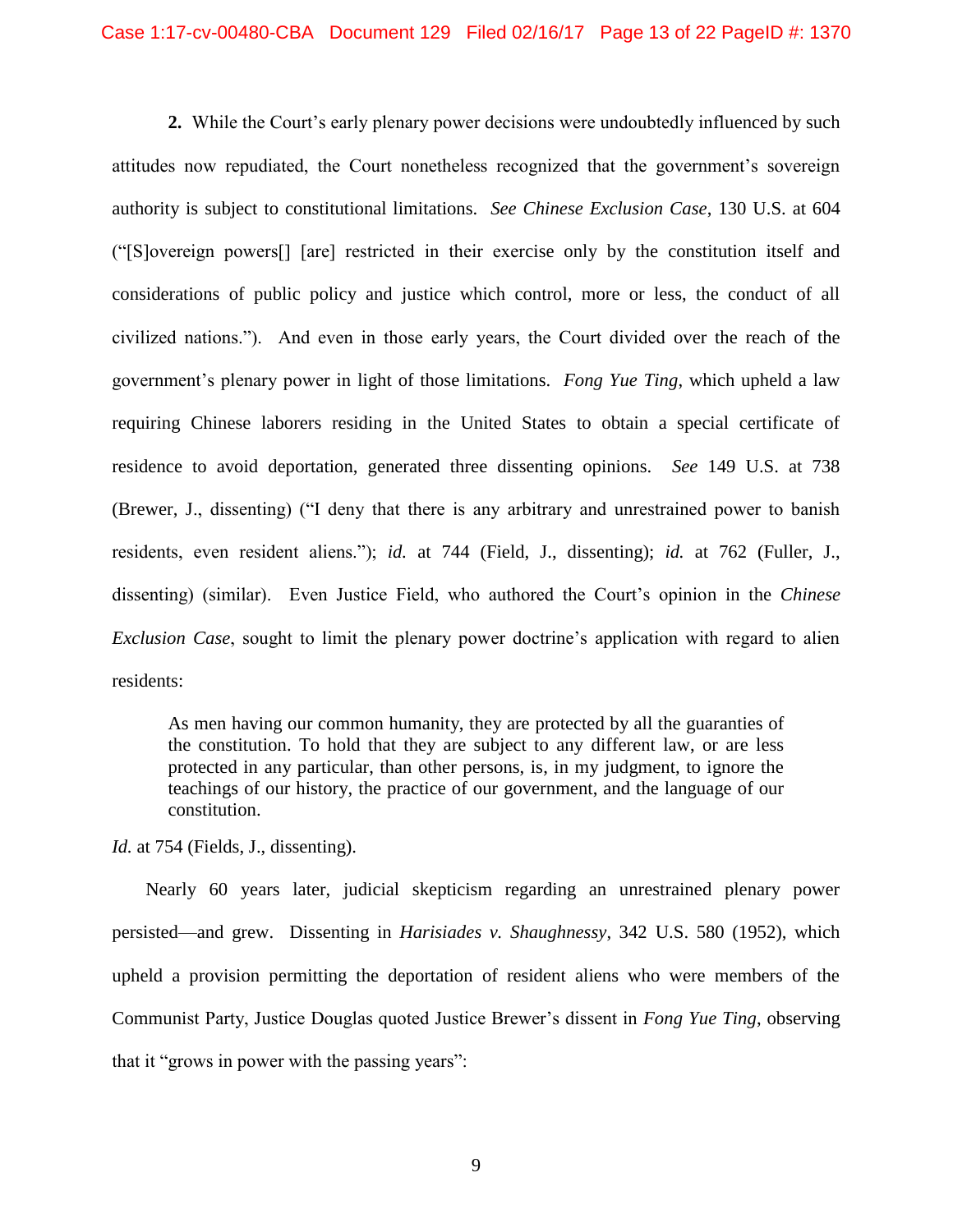This doctrine of powers inherent in sovereignty is one both indefinite and dangerous . . . . The governments of other nations have elastic powers. *Ours are fixed and bounded by a written constitution. The expulsion of a race may be within the inherent powers of a despotism*. History, before the adoption of this constitution, was not destitute of examples of the exercise of such a power; and its framers were familiar with history, and wisely, as it seems to me, they gave to this government no general power to banish.

*Id.* at 599-600 (Douglas, J., dissenting) (quoting *Fong Yue Ting*, 149 U.S. at 737-738 (Brewer, J., dissenting)) (emphasis added).

<span id="page-13-1"></span>In another McCarthy-era precedent, four Justices advocated for limitations on the plenary power doctrine. In *Shaughnessy v. United States ex rel. Mezei*, 345 U.S. 206 (1953), the Court rejected any constitutional challenge to the exclusion of an alien who had previously resided in the United States, despite his resulting detention at Ellis Island. In dissent, Justice Black, joined by Justice Douglas, reasoned that "[n]o society is free where government makes one person's liberty depend upon the arbitrary will of another." *Id.* at 217. "Dictatorships," he observed, "have done this since time immemorial. They do now." *Id.* Justice Jackson, joined by Justice Frankfurter, added that, while in his view the "detention of an alien would not be inconsistent with substantive due process," such individuals must be "accorded procedural due process of law." *Id.* at 224.

**3.** Perhaps reflective of the shift away from race-based characterizations and other outdated notions prevalent in its early plenary power precedents, the Court in recent years has been more willing to enforce constitutional limits on the federal government's authority over immigration matters.

<span id="page-13-0"></span>For example, in *Reno v. Flores*, 507 U.S. 292 (1993), the Court held that, despite the broad power of the political branches over immigration, INS regulations must at least "rationally advanc[e] some legitimate governmental purpose." *Id.* at 306. In *Landon v. Plasencia*, 459 U.S. 21 (1982), the Court affirmed that a resident alien returning from a brief trip abroad must be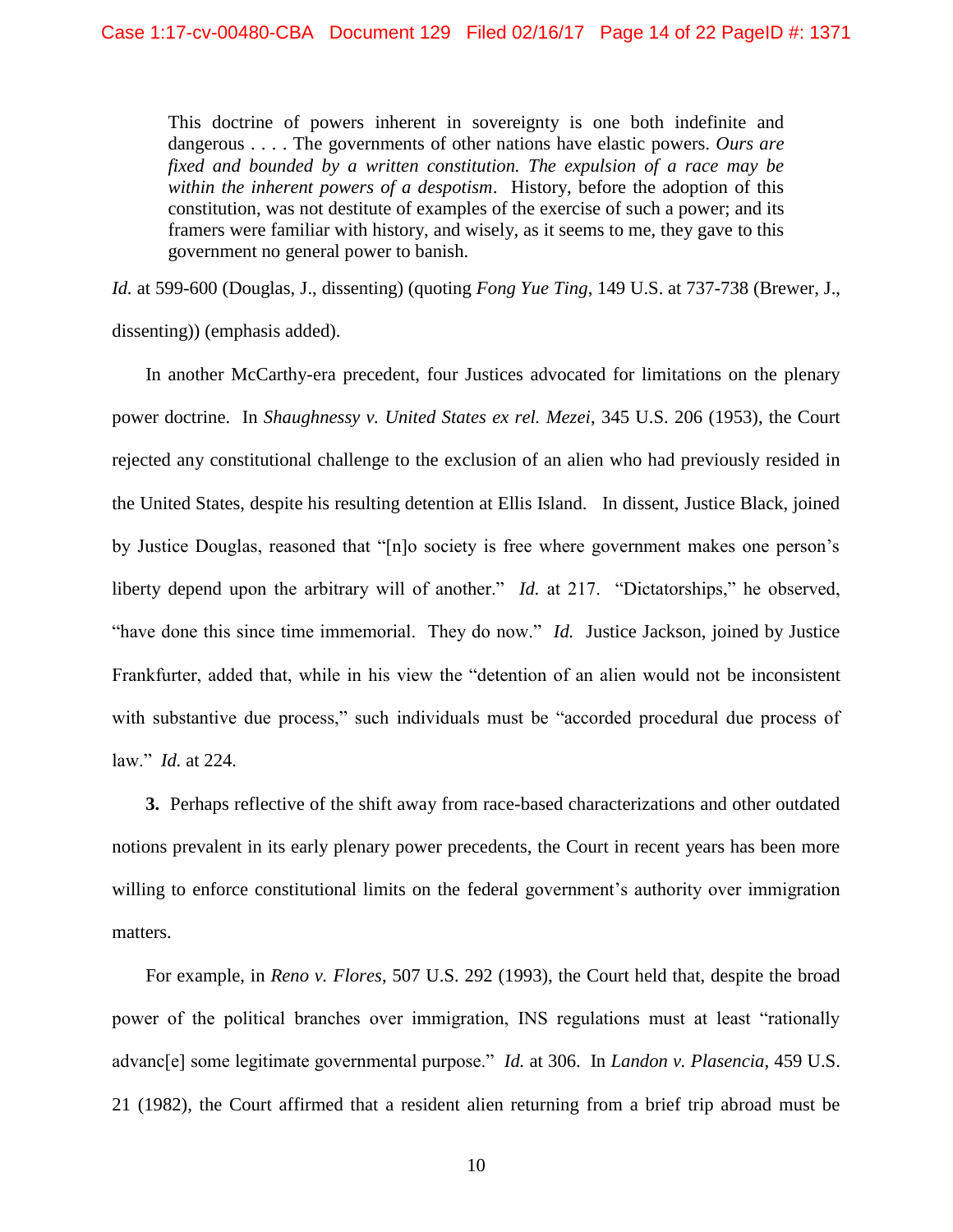<span id="page-14-1"></span>afforded due process in an exclusion proceeding, notwithstanding the government's expansive discretion to exclude. *Id.* at 33. And in *Zadvydas v. Davis*, 533 U.S. 678 (2001), in response to the government's contention that "Congress has 'plenary power' to create immigration law, and . . . the Judicial Branch must defer to Executive and Legislative Branch decisionmaking in that area," the Court observed that such "power is subject to important constitutional limitations." *Id.*  at 695 (citations omitted). "[F]ocus[ing] upon those limitations," the Court determined that the indefinite detention of aliens deemed removable would raise "serious constitutional concerns*." Id.*at 695, 705. *See also State of Wash. v. Trump*, No. 17-35105, slip op. at 13-18 (9th Cir. Feb. 9, 2017) (collecting cases demonstrating reviewability of federal government action in immigration and national security matters).

<span id="page-14-0"></span>Even the decisions on which the federal government has relied for its "plenary" power do not support its invocation in the present context. In fact, the Court's most recent such decision supports the conclusion that, after more than a century of erosion, the "plenary power" doctrine as the federal government conceives it no longer exists. In *Kerry v. Din*, 135 S. Ct. 2128 (2015), the Court considered a due process claim arising from the denial without adequate explanation of a spouse's visa application. Although it described the power of the political branches over immigration as "plenary," Justice Kennedy's concurring opinion in *Din* makes clear that courts may review an exercise of that power to ensure that the reason offered for the exclusion of an alien is "legitimate and bona fide." Justice Kennedy explained that, although the Court in *Kleindienst v. Mandel*, 408 U.S. 753 (1972), had declined to balance the constitutional rights of American citizens injured by a visa denial against "Congress's 'plenary power to make rules for the admission of aliens and to exclude those who possess those characteristics which Congress has forbidden,'" *Kerry*, 135 S. Ct. at 2139 (quoting *Mandel*, 408 U.S. at 766), the Court did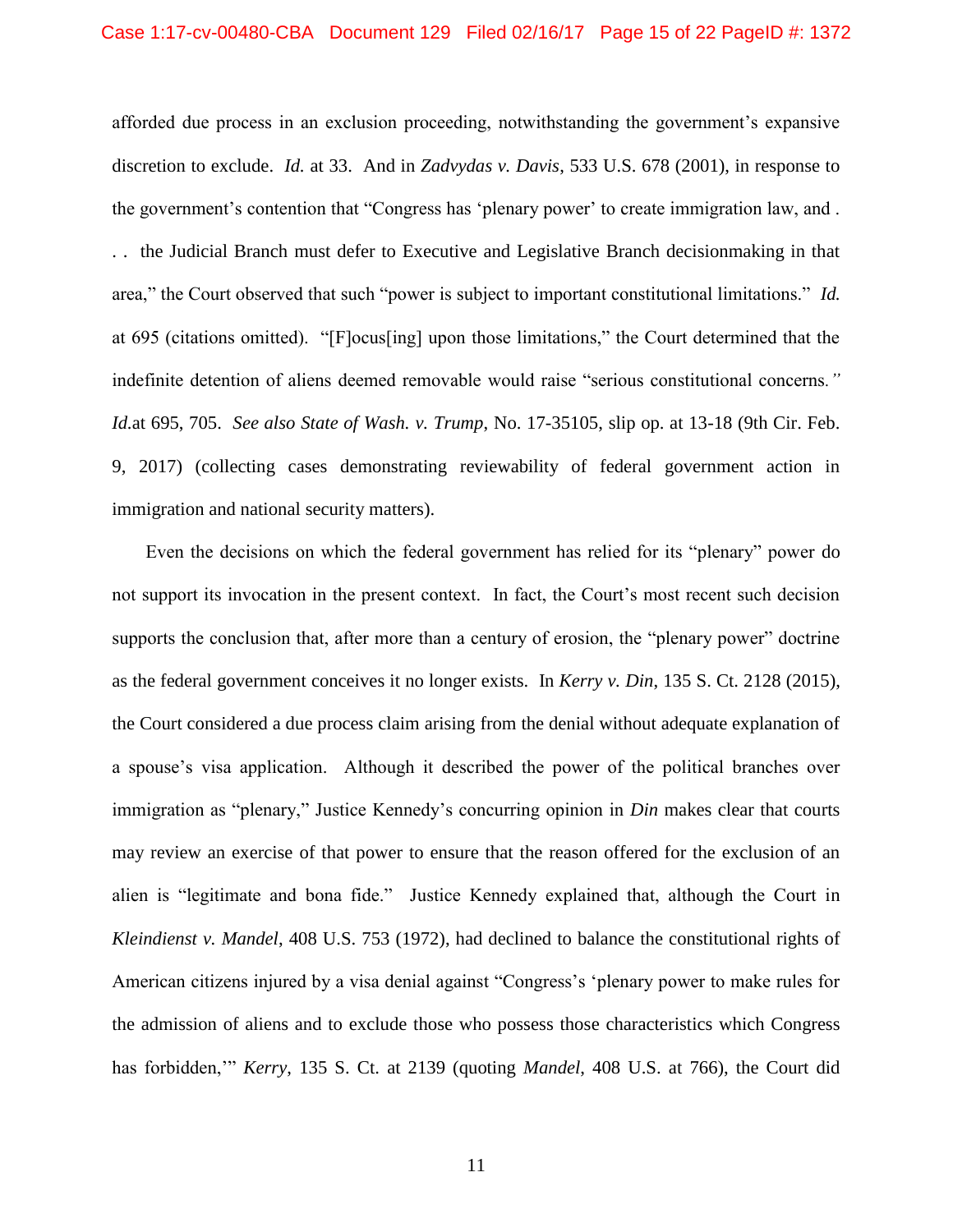#### Case 1:17-cv-00480-CBA Document 129 Filed 02/16/17 Page 16 of 22 PageID #: 1373

inquire "whether the Government had provided a 'facially legitimate and bona fide' reason for its action," *id.* at 2140 (quoting *Mandel*, 408 U.S. at 770). And while as a general matter courts are instructed not to "look behind" the government's asserted reason for its decision provided it is "bona fide and legitimate," Justice Kennedy stated that exceptions to that rule would apply if the challenger made "an affirmative showing of bad faith." *Id.* at 2141.

To be sure, Justice Kennedy's opinion in *Din* acknowledged that the political branches are entitled to wide latitude and deference in immigration matters. But, as the Ninth Circuit recognized, *Din* (and *Mandel* before it) concerned an individual visa denial on the facts of that case. By contrast, the Executive Order sets a nationwide immigration policy, suspending visas, prohibiting entry, and foreclosing any adjudications for all aliens of certain nationalities. That distinction strongly militates in favor of a more rigorous review of the Executive Order. While it may be sensible for courts to defer to the judgment of the political branches when considering the application of immigration law to a particular alien, "the President's *promulgation* of a sweeping immigration policy," slip op. at 16—especially one aimed at nationals of particular countries likely to share a common religion—is properly the subject of more exacting judicial scrutiny.

All told, the proposition that courts may not review the Executive Order is unsupported by modern judicial precedent. Even in cases concerning individual visa denials, the Court has inquired as to whether the government offered a "legitimate and bona fide" reason for the denial and has indicated that courts may look behind the government's asserted rationale in circumstances suggesting bad faith. Where, as here, the courts are asked to review a broadlyapplicable policy—promulgated at the highest level of the Executive Branch and targeting aliens based on nationality and religion—the Court's cases demand a more searching judicial review.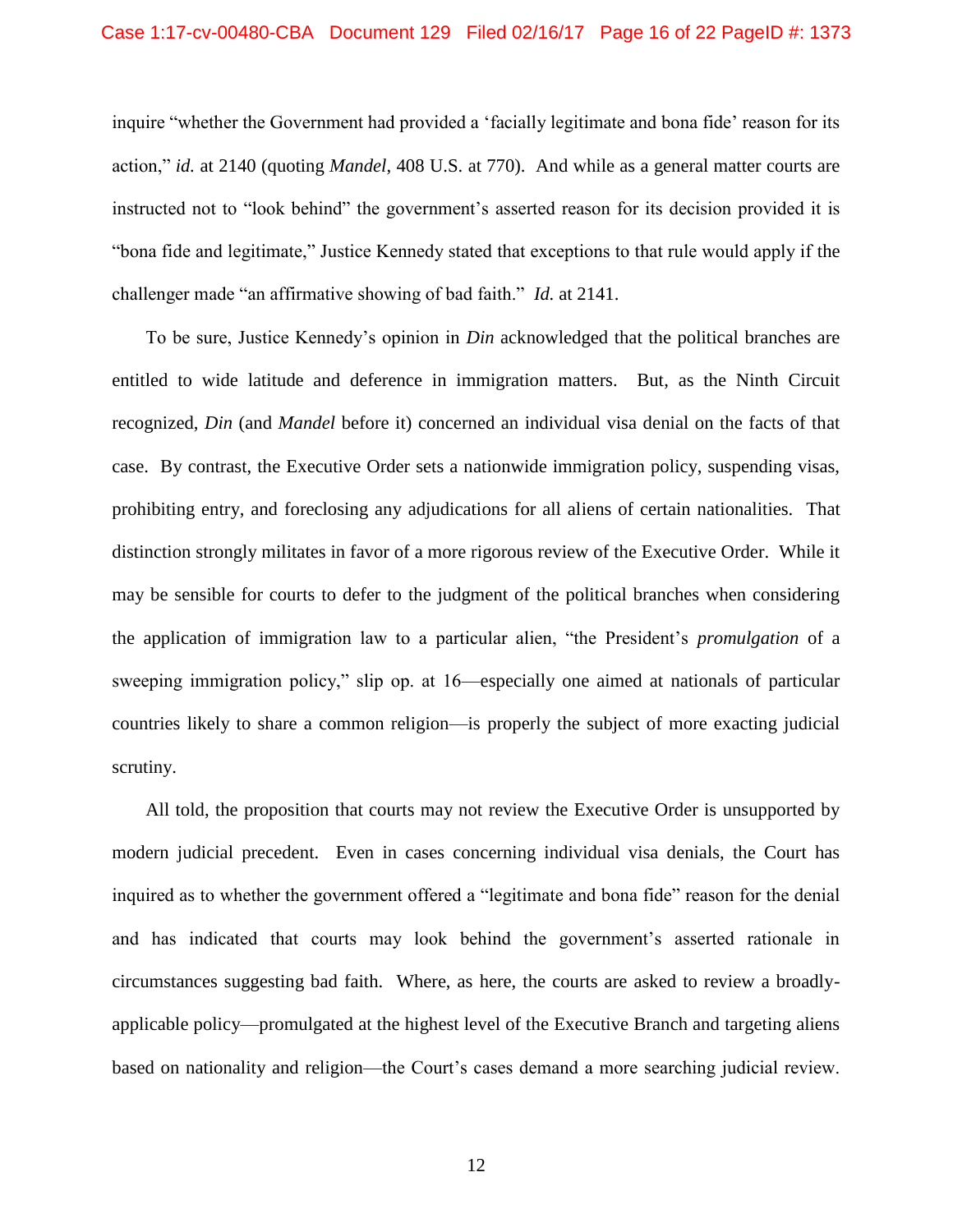Whatever the standard, this Court should reject the unsupported proposition that the President's Executive Order is immune from judicial review.

## <span id="page-16-0"></span>**II.** *KOREMATSU* **STANDS AS A STARK REMINDER OF THE NEED FOR VIGILANT JUDICIAL REVIEW OF GOVERNMENTAL ACTION TARGETING DISFAVORED GROUPS IN THE NAME OF NATIONAL SECURITY.**

In contending that the President's discretion to exclude "any class of aliens" is plenary and unreviewable—and, in any event, is justified by national security—the federal government has asked the courts to take its word for it. But the notion that the political branches might use national security as a smokescreen to discriminate against disfavored classes is not an unfounded concern. This Court need look no further than the tragic chapter in our Nation's history that gave rise to *Korematsu v. United States*, 323 U.S. 214 (1944).

<span id="page-16-1"></span> Almost exactly seventy-five years ago, on February 19, 1942, President Roosevelt issued Executive Order No. 9066, which authorized the Secretary of War to designate military areas from which "any or all persons" could be excluded and "with respect to which, the right of any person to enter, remain in, or leave" would be subject to "whatever restrictions the Secretary of War or the appropriate Military Commander may impose." Executive Order No. 9066, "Authorizing the Secretary of War to Prescribe Military Areas," 7 Fed. Reg. 1407 (Feb. 19, 1942). Although it did not explicitly refer to Japanese Americans, that order resulted in the forcible relocation and incarceration of more than 110,000 men, women, and children of Japanese descent. Fred Korematsu, one of those Japanese Americans, was convicted for defying the military's invocation of the order. The Supreme Court upheld his conviction, along with the convictions of Gordon Hirabayashi and Minoru Yasui, thus effectively sanctioning Japanese-American incarceration during World War II on the purported basis of military necessity.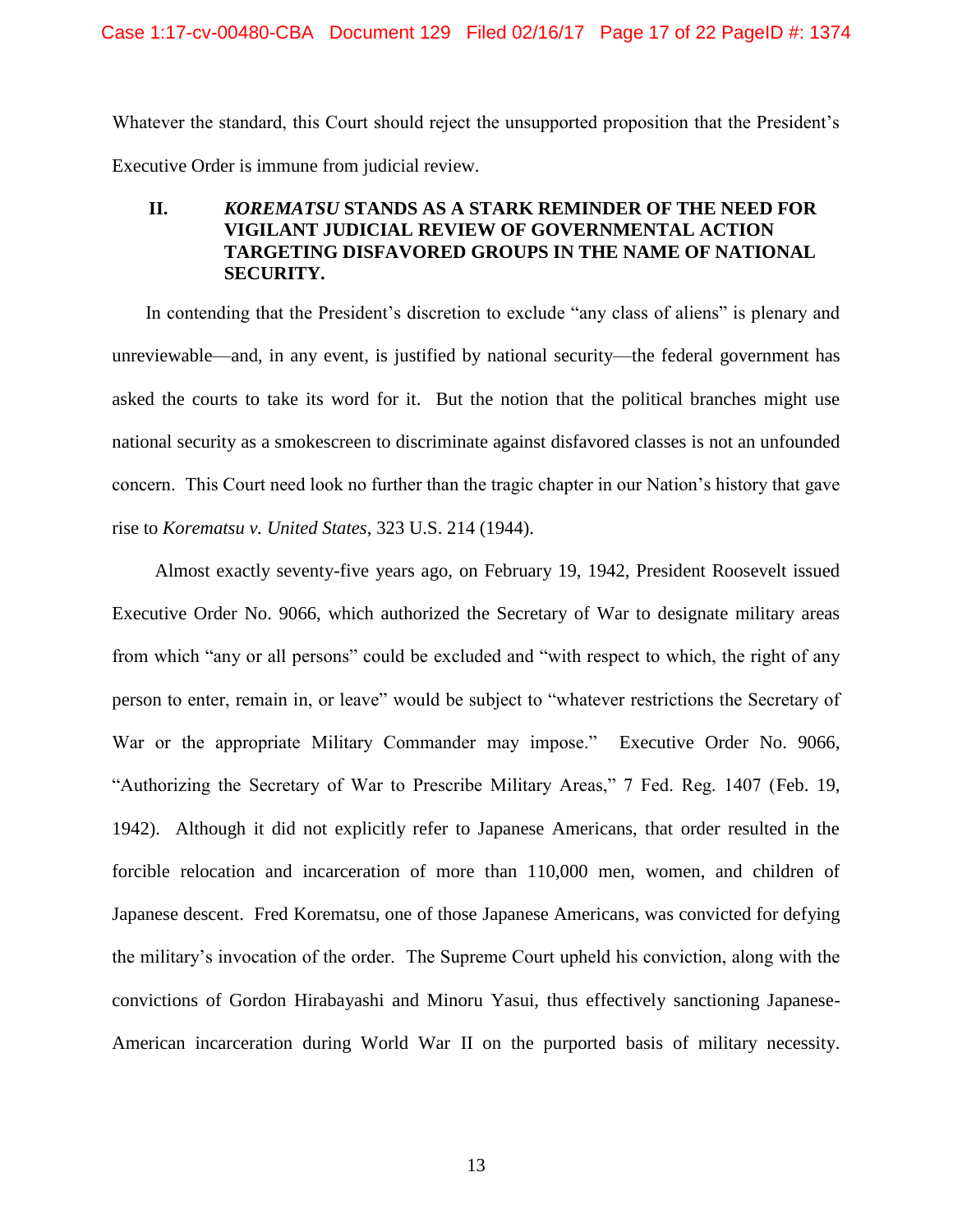*Korematsu v. United States*, 323 U.S. 214 (1944); *see also Hirabayashi v. United States*, 320 U.S. 81 (1943); *Yasui v. United States*, 320 U.S. 115 (1943).

The Court's decision in *Korematsu* produced vigorous dissents, including one by Justice Murphy, who questioned the validity of the military interest the government advanced. Although acknowledging that the discretion of those entrusted with national security matters "must, as a matter of . . . common sense, be wide," *Korematsu,* 323 U.S. at 234, Justice Murphy opined that "[i]t is essential that there be definite limits to military discretion" and that individuals not be "left impoverished of their constitutional rights on a plea of military necessity that has neither substance nor support." *Id.* In his view, the Order "clearly d[id] not meet th[is] test" as it relied "for its reasonableness upon the assumption that all persons of Japanese ancestry may have a dangerous tendency to commit sabotage and espionage." *Id.* at 235.While conceding that "there were some disloyal persons of Japanese descent on the Pacific Coast," Justice Murphy dismissed the "infer[ence] that examples of individual disloyalty prove group disloyalty and justify discriminatory action against the entire group" as nothing more than "the legalization of racism." *Id.* at 240-241, 242.

History has proven Justice Murphy right. More than a half-century after the Court's decision, the Solicitor General acknowledged that, contrary to its representations, the federal government knew at the time of the mass incarcerations that only "a small percentage of Japanese Americans posed a potential security threat, and that the most dangerous were already known or in custody." U.S. Dep't of Justice, *Confession of Error: The Solicitor General's Mistakes During the Japanese-American Internment Cases* (May 20, 2011),

<span id="page-17-1"></span><span id="page-17-0"></span>https://www.justice.gov/opa/blog/confession-error-solicitor-generals-mistakes-during-japaneseamerican-internment-cases; *see also* Neal K. Katyal, *The Solicitor General and Confession of*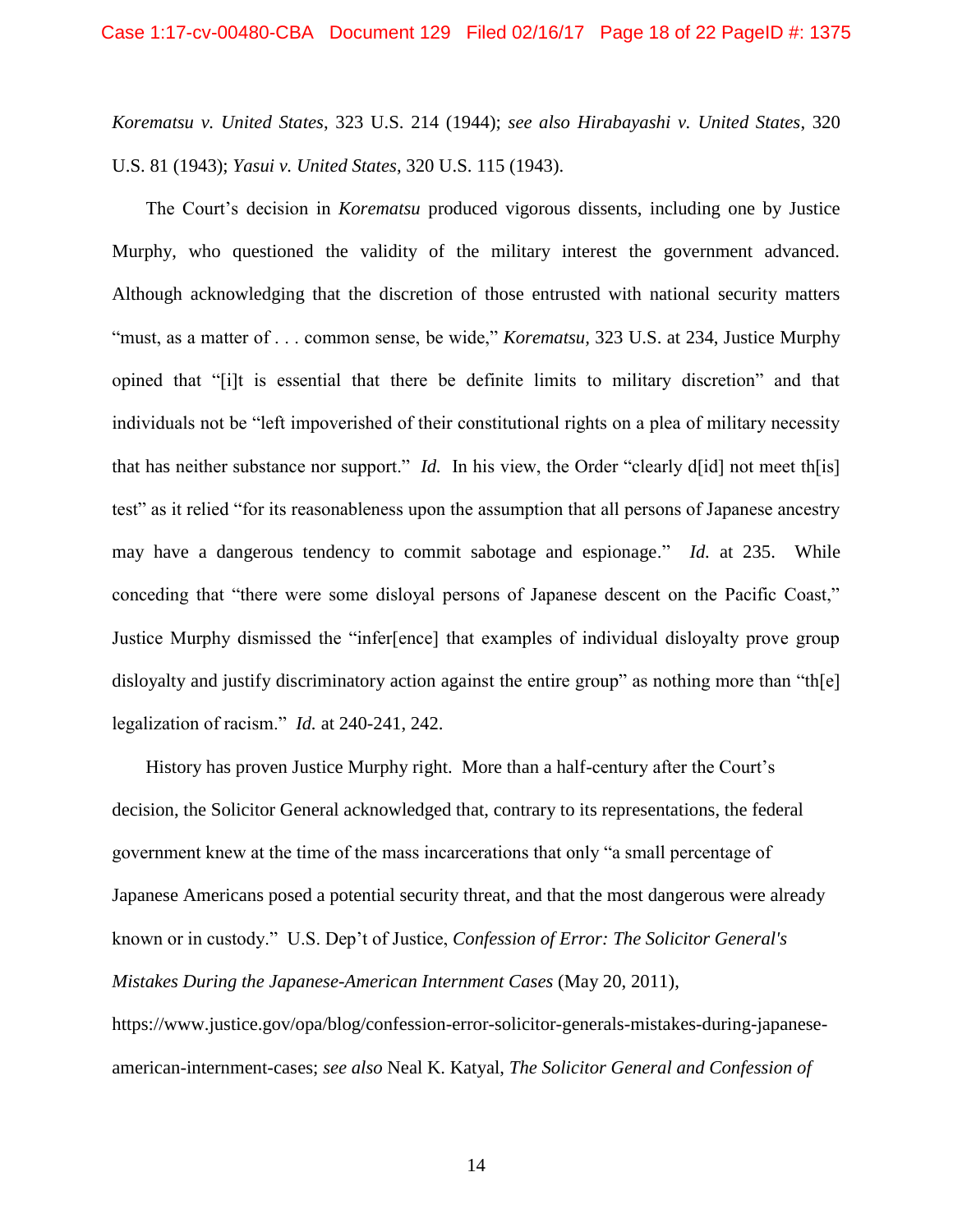*Error*, 81 FORDHAM L. REV. 3027 (2012-2013). The federal government's revelation occurred decades after a district court reversed Mr. Korematsu's conviction and found "substantial support in the record that the government deliberately omitted relevant information and provided misleading information in papers before the court." *Korematsu*, 584 F. Supp. at 1420. The Ninth Circuit made similar findings on its way to vacating Gordon Hirabayashi's convictions. *See Hirabayashi v. United States*, 828 F.2d 591, 593 (9th Cir. 1987) (observing that, although the Supreme Court accepted the government's contention that "the curfew was justified by military assessments of emergency conditions," available materials demonstrated that "there could have been no reasonable military assessment of an emergency at the time, that the orders were based upon racial stereotypes, and that the orders caused needless suffering and shame for thousands of American citizens") (footnotes omitted).<sup>2</sup>

The Supreme Court's decision in *Korematsu* gave virtually a blank check to the Executive Branch to take action against disfavored minorities in the name of national security. Although the government asserted a facially valid justification for its action, that justification was later discredited. The revelation that the government's unprecedented action was not in fact necessary is but one reason that *Korematsu* is not only widely understood as wrongly decided as a matter of law, but remains a black mark on our Nation's history and serves as a stark reminder of the dire consequences that result when abuses go unchecked by the Judiciary. *See, e.g.,* Michael Stokes Paulsen, *Symposium: The Changing Laws of War: Do We Need A New Legal Regime After September 11?: The Constitution of Necessity*, 79 NOTRE DAME L. REV. 1257, 1259 (2004)

<span id="page-18-0"></span> $\overline{a}$ 

<sup>2</sup> Like Korematsu and Hirabayashi, Yasui petitioned for a writ of error *coram nobis* dismissing his indictment, vacating his conviction, and declaring the military order unconstitutional. In Yasui's case, the court granted the government's motion to dismiss the indictment and vacate his conviction without finding that his constitutional rights had been violated. *See Yasui v. United States*, 772 F.2d 1496 (9th Cir. 1985). Accordingly, Yasui's conviction was invalidated, but without any findings of fact to prove the injustice he suffered.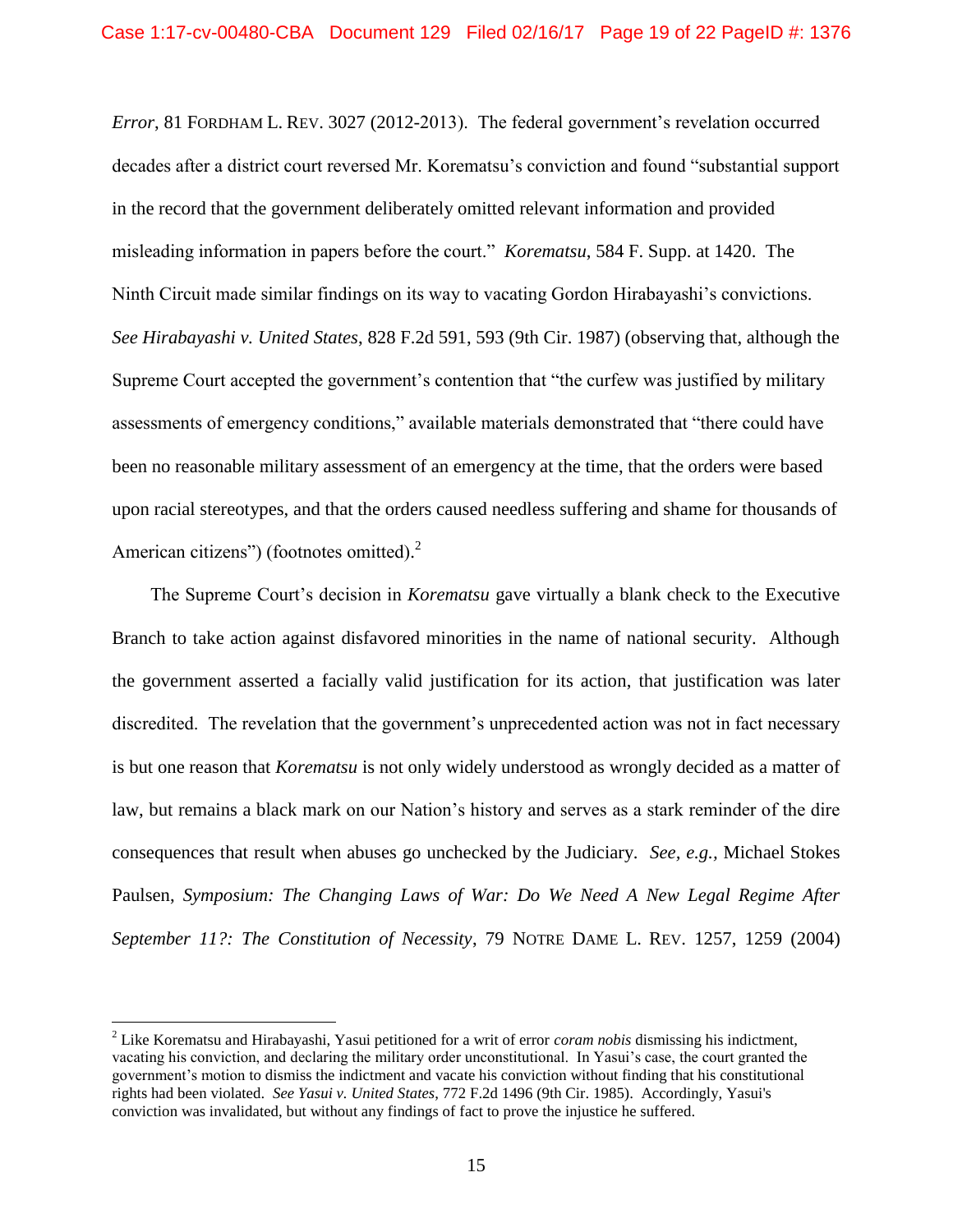#### Case 1:17-cv-00480-CBA Document 129 Filed 02/16/17 Page 20 of 22 PageID #: 1377

(Complete "judicial acquiescence or abdication" of performing checks on Presidential power "has a name. That name is Korematsu*.*").

<span id="page-19-1"></span><span id="page-19-0"></span>*Korematsu*, along with *Plessy v. Ferguson*, is regarded as "embod[ying] a set of propositions that all legitimate constitutional decisions must be prepared to refute." Jamal Greene, *The Anticanon*, 125 HARV. L. REV. 379, 380 (2011). History may look similarly at this period if courts allow the Executive Order to evade robust review based on a plenary power doctrine rooted in outdated notions and xenophobia, or an unwillingness to apply healthy judicial skepticism to government action taken in the name of national security. This Court should not abdicate its duty to stand as a bulwark against governmental action that undermines our core constitutional principles.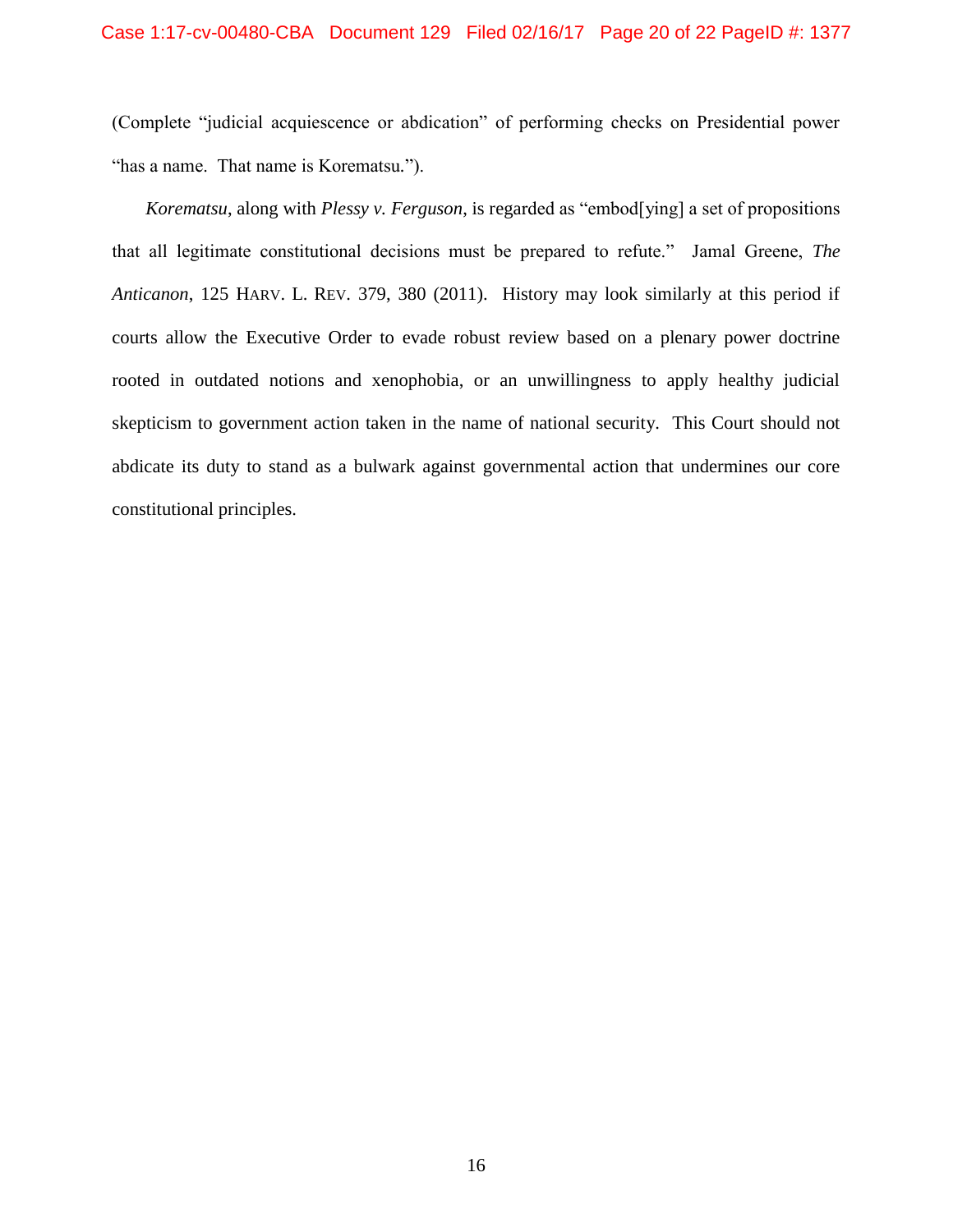Case 1:17-cv-00480-CBA Document 129 Filed 02/16/17 Page 21 of 22 PageID #: 1378

#### **CONCLUSION**

<span id="page-20-0"></span>For the foregoing reasons, this Court should grant the relief sought by Petitioners and Intervenor-Plaintiff.

Dated: February 16, 2017 Respectfully submitted,

AKIN GUMP STRAUSS HAUER & FELD LLP

/s/ *Robert A. Johnson*  Robert A. Johnson Elizabeth C. Rosen Sofia Syed Daniella Roseman One Bryant Park New York, NY 10036 Telephone: (212) 872-1000 Facsimile: (212) 872-1002 rajohnson@akingump.com

Jessica M. Weisel (*pro hac pending*) 1999 Avenue of the Stars, Suite 600 Los Angeles, CA 90067 Telephone: (310) 229-1000 Facsimile: (310) 229-1001 jweisel@akingump.com

*Attorneys for Amici Curiae*